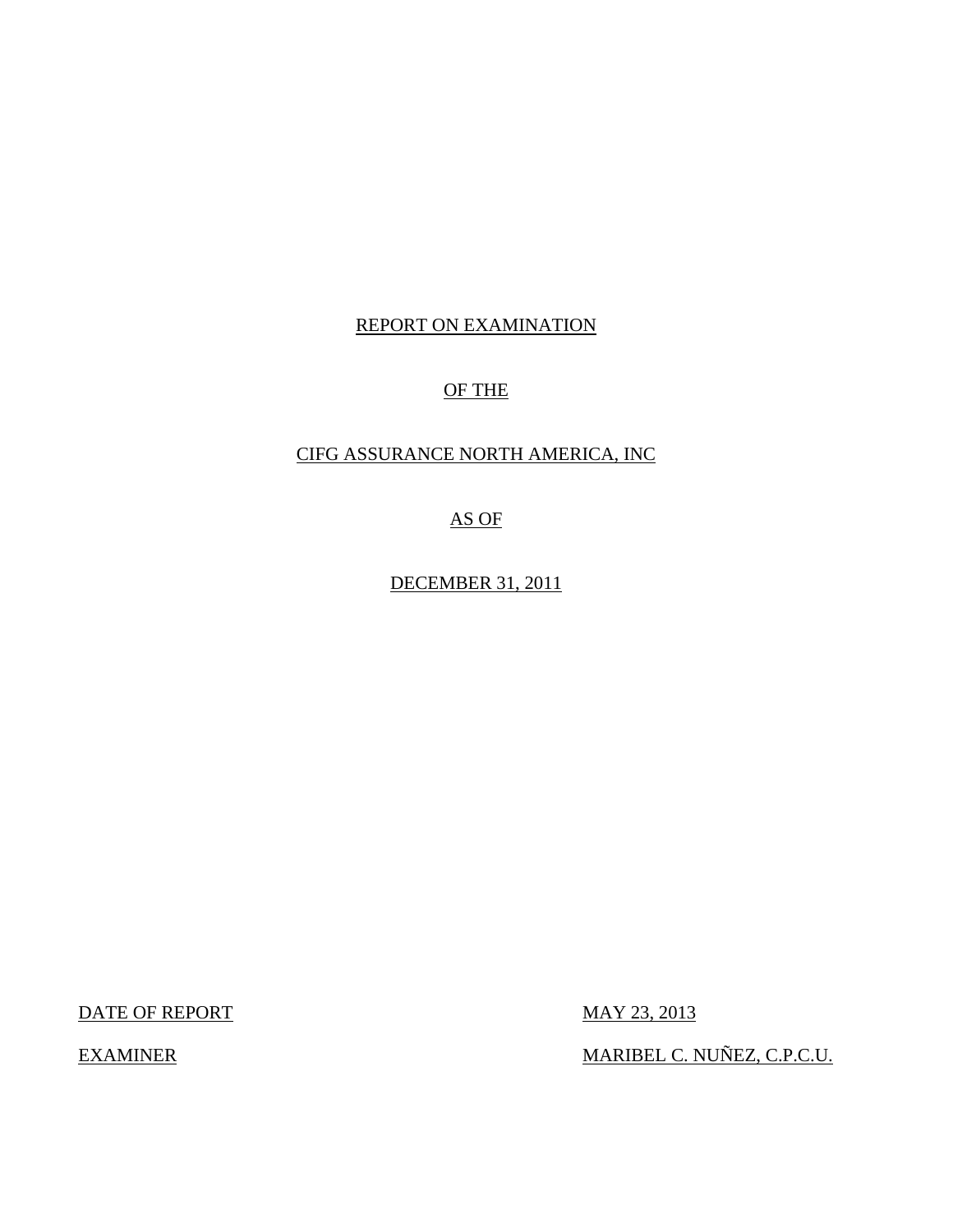# TABLE OF CONTENTS

## ITEM NO. PAGE NO.

| 1  | Scope of examination                                                                                                          | $\overline{2}$         |
|----|-------------------------------------------------------------------------------------------------------------------------------|------------------------|
| 2. | Description of Company                                                                                                        | 3                      |
|    | A. Management<br>B. Territory and plan of operation<br>C. Reinsurance<br>D. Holding company system<br>E. Accounts and records | 5<br>6<br>7<br>8<br>12 |
| 3. | <b>Financial Statements</b>                                                                                                   | 14                     |
|    | A. Balance sheet                                                                                                              | 14                     |
| 4. | Losses and contingency reserves                                                                                               | 16                     |
| 5  | Subsequent events                                                                                                             | 17                     |
| 6. | Summary of comments and recommendations                                                                                       | 19                     |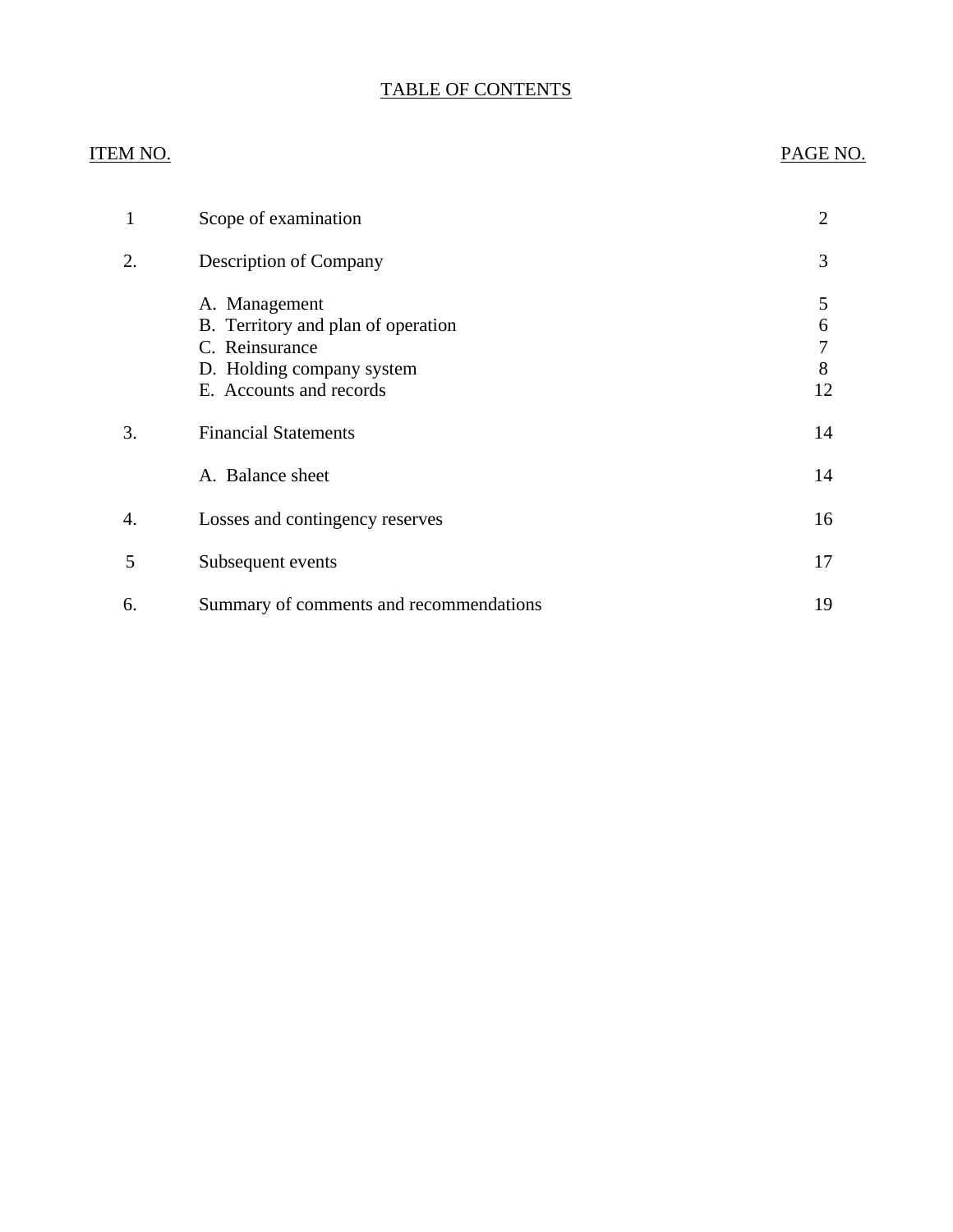

# NEW YORK STATE DEPARTMENTof *~,........,,* FINANCIAL SERVICES

Andrew M. Cuomo **Benjamin M. Lawsky** Governor Superintendent

May 23, 2013

Honorable Benjamin M. Lawsky Superintendent of Financial Services Albany, New York 12257

Sir:

Pursuant to the requirements of the New York Insurance Law, and in compliance with the instructions contained in Appointment Number 30878 dated September 6, 2012, attached hereto, I have made an examination into the condition and affairs of CIFG Assurance North America, Inc. as of December 31, 2011, and submit the following report thereon.

Wherever the designation "the Company" appears herein without qualification, it should be understood to indicate CIFG Assurance North America, Inc.

Wherever the term "Department" appears herein without qualification, it should be understood to mean the New York State Department of Financial Services.

The examination was conducted at the Company's home office located at 850 Third Avenue, New York, New York 10022.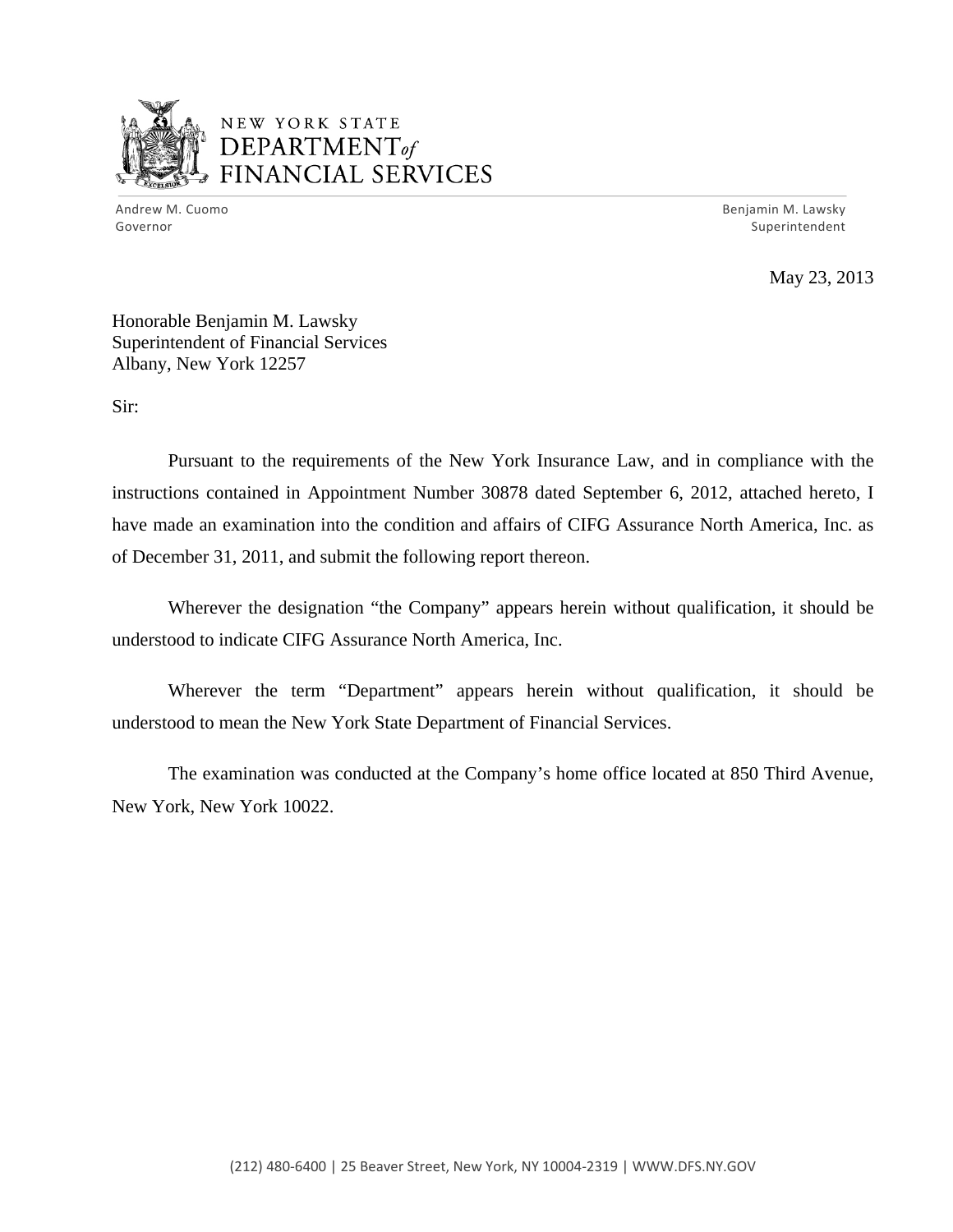#### 1. SCOPE OF EXAMINATION

<span id="page-3-0"></span>The Department has performed an individual examination of the Company*,* a multi-state insurer, as of December 31, 2011. Transactions occurring subsequent to this period were reviewed where deemed appropriate by the examiner.

This examination was conducted in accordance with the National Association of Insurance Commissioners ("NAIC") Financial Condition Examiners Handbook ("Handbook"), which requires that we plan and perform the examination to evaluate the financial condition and identify prospective risks of the Company by obtaining information about the Company including corporate governance, identifying and assessing inherent risks within the Company and evaluating system controls and procedures used to mitigate those risks. This examination also includes assessing the principles used and significant estimates made by management, as well as evaluating the overall financial statement presentation, management's compliance with Statutory Accounting Principles and annual statement instructions when applicable to domestic state regulations.

All financially significant accounts and activities of the Company were considered in accordance with the risk-focused examination process. The examiners also relied upon audit work performed by the Company's independent public accountants when appropriate.

This examination report includes a summary of significant findings for the following items as called for in the Handbook:

> Significant subsequent events Company history Corporate records Management and control Fidelity bonds and other insurance Territory and plan of operation Loss experience Reinsurance Accounts and records Statutory deposits Financial statements Summary of recommendations

This report on examination is confined to financial statements and comments on those matters that involve departures from laws, regulations or rules, or that are deemed to require explanation or description.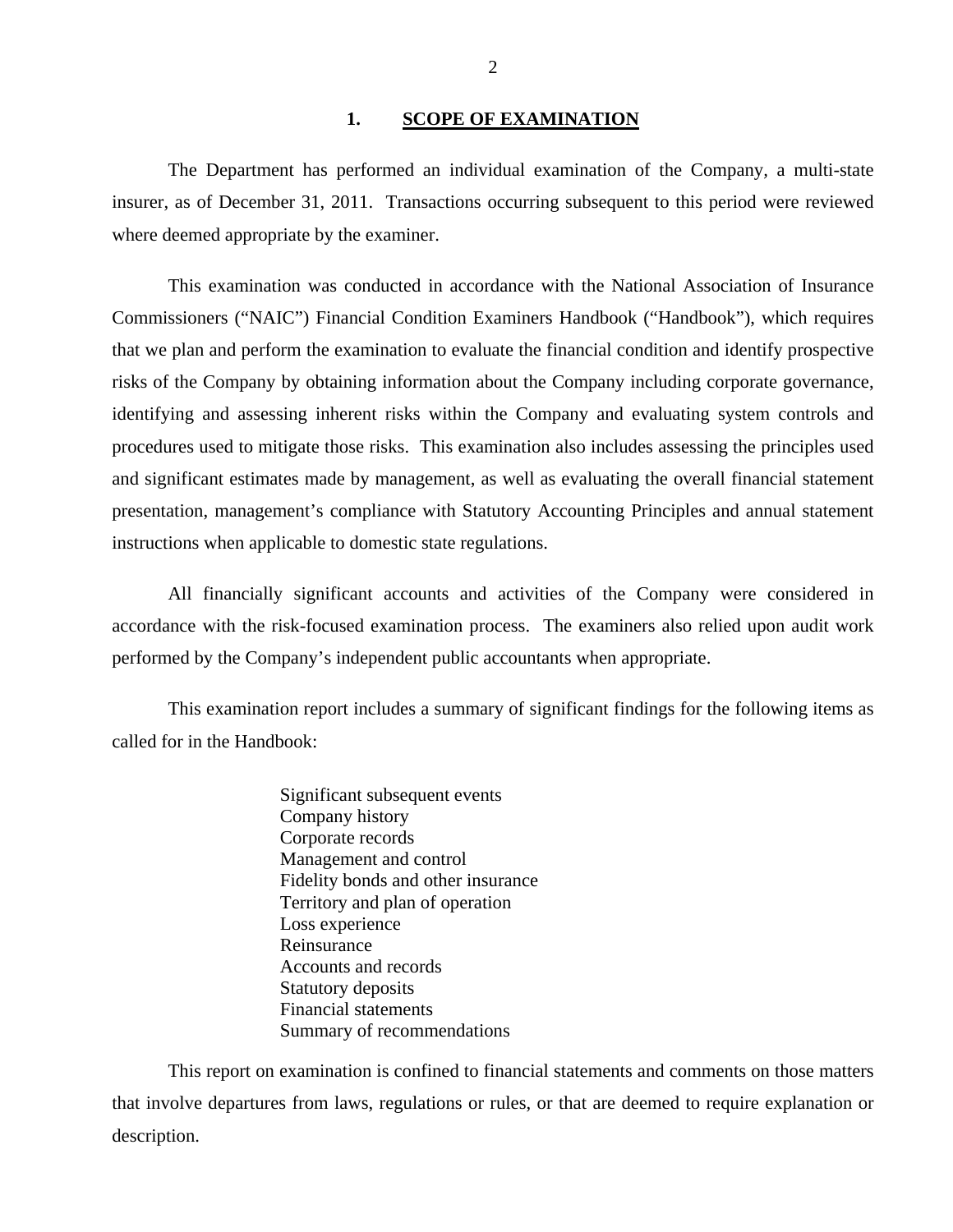#### **2. DESCRIPTION OF COMPANY**

<span id="page-4-0"></span>The Company was incorporated on March 5, 2003, as a surety insurer under the laws of the State of New York, as the Western Continental Insurance Company of New York. The Company was formed for the purpose of effectuating the re-domestication of Western Continental Insurance Company ("WCIC-TX"), a Texas insurer, from Texas to New York. Effective June 30, 2003, WCIC-TX merged with and into the Company, with the Company being the surviving entity. On August 31, 2003, the Company adopted the name CDC IXIS Financial Guaranty North America, Inc.

Effective February 23, 2005, the Company adopted its current name as the result of a restructuring at the Company's ultimate parent company level in June, 2004.

The Company is a wholly-owned subsidiary of CIFG Holding, Inc. ("CIFG Holding"), a Delaware holding company. CIFG Holding was originally incorporated in France in 2001; it redomesticated to Bermuda on October 1, 2007, and re-domesticated to Delaware on December 18, 2009. CIFG Holding is owned by a consortium of shareholders.

Capital paid in is \$15,000,000, consisting of 15,000 shares of common stock with \$1,000 par value per share. Gross paid in and contributed surplus is \$2,508,671,017. Gross paid in and contributed surplus has not changed since 2009.

#### Master Commutation Agreement – 2009

On January 21, 2009, the CIFG Group (which was comprised of CIFG Holding, CIFG Guaranty, Inc. ("CIFG Guaranty"), CIFG Europe, S.A, CIFG Services, Inc., and the Company) and its then shareholders, entered into a Master Commutation Agreement with credit default swap ("CDS") counterparties and bondholders holding approximately 98% of the gross par outstanding of designated multi-sector asset backed securities collateralized debt obligations ("ABS CDOs") and commercial real estate CDOs, ("CRE CDOs") insured credit derivative transactions. As part of the Master Commutation Agreement, the counterparties and the bondholders agreed to commute their anticipated insurance claims on the designated transactions in exchange for an aggregate cash payment of \$1.3 billion and 90.1% of the equity of CIFG Holding. At the closing of the commutation transaction, the Company paid \$1.1 billion to the counterparties and CIFG Guaranty paid \$0.9 billion to the Company for its share of the commuted losses under the reinsurance agreement.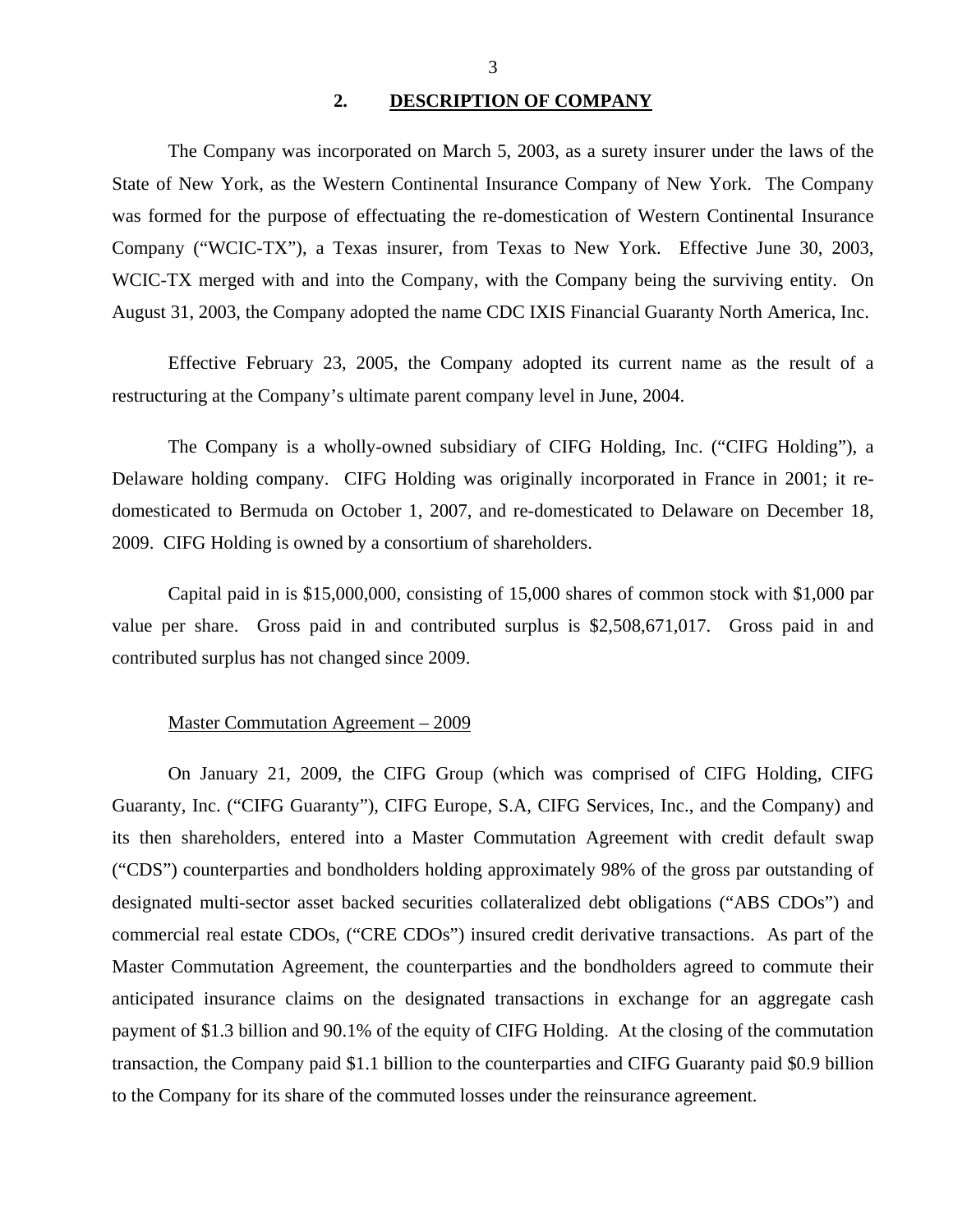As part of the Master Commutation Agreement, the Company's former ultimate parents' combined ownership percentage in CIFG Holding was reduced to 9.9%; with a consortium of financial institutions, including Natixis, a French Société Anonyme (a public limited company), which had been issued financial guaranty contracts by the Company and/or CIFG Europe, assuming ownership of the remainder. Due to agreed-upon cutbacks in voting rights and other agreements among the new shareholders, a determination was made by the Department that no such financial institutions was currently deemed to exercise control of the Company for regulatory purposes.

In addition, CIFG Guaranty contributed capital of \$190 million to the Company at the date of the Master Commutation Agreement. Following the commutation and related transactions, S&P upgraded the Company's insurer financial strength rating to "BB", and Moody's Investors Service ("Moody's") upgraded the Company's insurer financial strength rating "Ba3." On June 15, 2009, S&P lowered the Company's counterparty credit, financial strength, and financial enhancement ratings to "CC" due to continuing adverse development of the insured portfolio. At the request of the Company, its S&P rating was withdrawn on February 16, 2010. At the request of the Company, its Moody's rating was withdrawn in November 2009.

#### Merger of the Company and CIFG Guaranty – 2010

On September 29, 2010, the Company and its affiliate, CIFG Guaranty entered into a Merger agreement and other related agreements, which resulted in CIFG Guaranty merging into the Company, with the Company as the surviving entity. As part of the Merger, the existing reinsurance arrangements and all other inter-company agreements between the Company and CIFG Guaranty were terminated. In addition, as part of the Merger, CIFG Services, Inc., converted from a corporation to a limited liability company and changed its name to CIFG Services, LLC. As consequence, the Company became a wholly-owned subsidiary of CIFG Holding, Inc. and the parent company of CIFG Services and CIFG Europe.

The Company, as the surviving entity to the Merger, assumed all of CIFG Guaranty's obligations under the pre-existing reinsurance and support arrangements with CIFG Europe. In addition, the Company issued a "Second-to-Pay Policy" to each beneficiary of financial guaranty policies issued by CIFG Europe that were reinsured by CIFG Guaranty immediately prior to the Merger, pursuant to which the Company guarantees the full and complete payment of any shortfall in amounts due from CIFG Europe that remain unpaid by CIFG Europe after all appropriate conditions to such payment have been satisfied.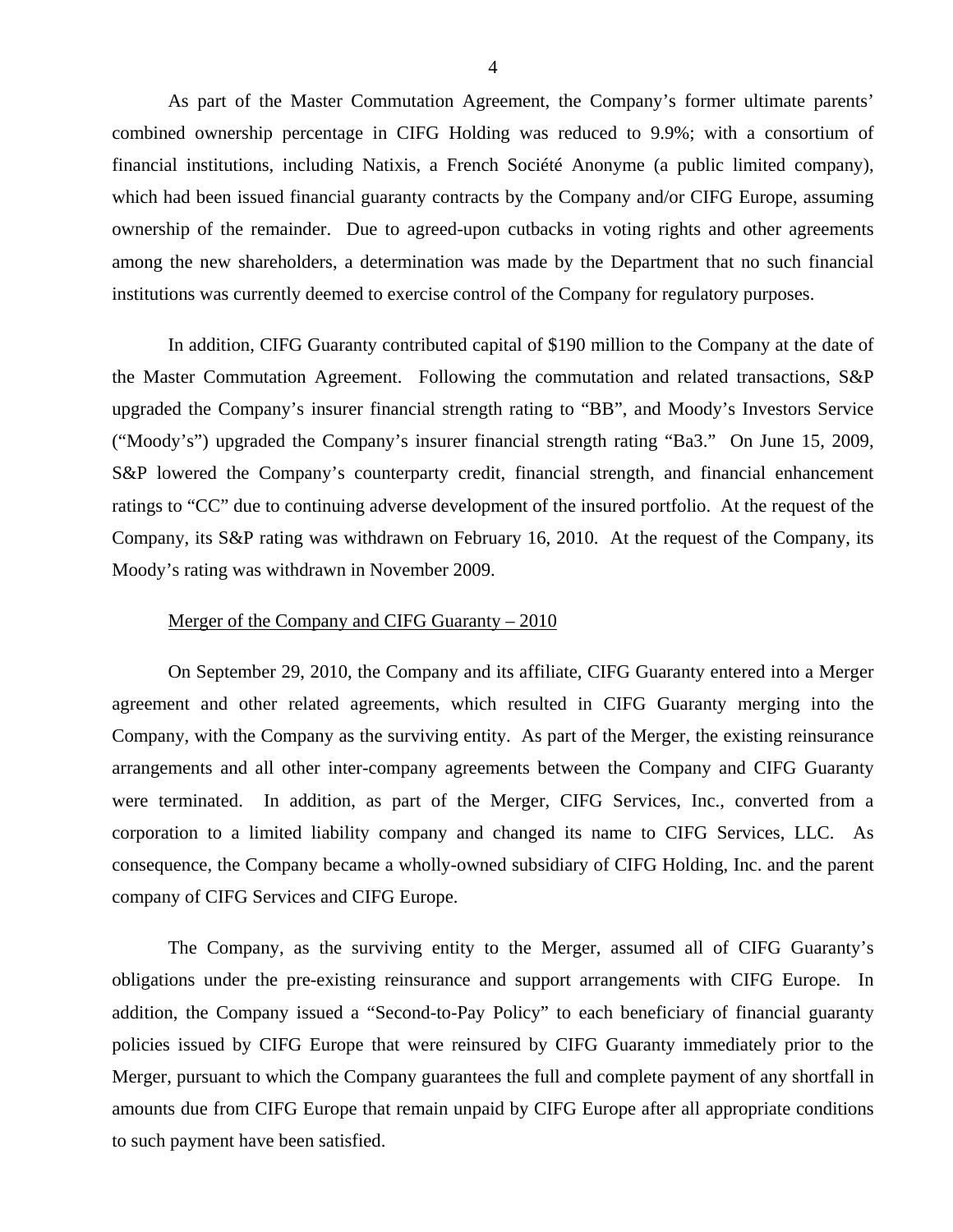<span id="page-6-0"></span>A. Management

Pursuant to the Company's charter and by-laws, management of the Company is vested in a Board of Directors consisting in not less than seven, nor more than twenty-one members. The board meets four times during each calendar year. At December 31, 2011, the board of directors was comprised of the following seven members:

Lawrence Paul English Chief Executive Officer,

John Thomas Baily Director, Farmington, CT Retired

Gerald Leslie Gitner Principal,

Richard George Holzinger Principal, Norwalk, CT FTI Consulting, Inc.

Sharon Faybelle Manewitz Principal, New York, NY sfmcapital Consulting

Heidi Schwarzbauer Steiger Principal, New York, NY Topridge Associates

### Name and Residence Principal Business Affiliation

Longboat Key, FL CIFG Assurance North America, Inc.

Eugene Irwin Davis Chairman & Chief Executive Officer, Livingston, NJ Pirinate Consulting Group, LLC

Highland Beach, FL Cross Continental Capital, LLC

A review of the minutes of the board of directors' meetings held during the examination period indicated that the meetings were generally well attended and each board member had an acceptable record of attendance.

As of December 31, 2011, the principal officers of the Company were as follows:

Name Title Stanislav Cotek Treasurer

Lawrence Paul English Chief Executive Officer David Allan Buzen President and Chief Financial Officer Michael Stuart Knopf General Counsel and Secretary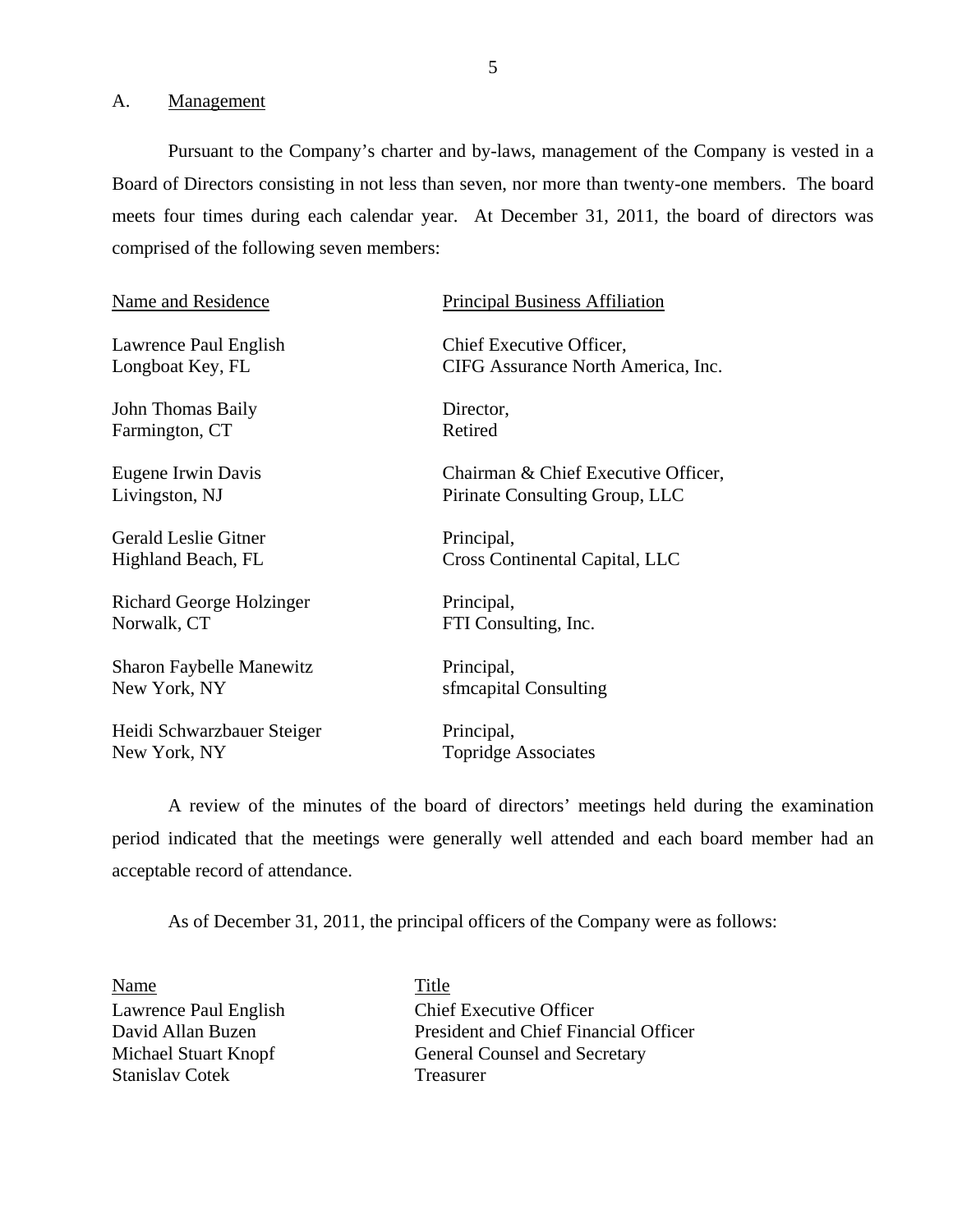#### B. Territory and Plan of Operation

As of December 31, 2011, the Company was licensed in 48 states, the District of Columbia, U.S Virgin Islands, and Commonwealth of Puerto Rico; however, its license was suspended, placed on an order of impairment, or the Company voluntarily agreed to cease writing new business in sixteen states and the US Virgin Islands.

The Company was authorized to transact the kinds of insurance as defined in the following numbered paragraphs of Section 1113(a) of the New York Insurance Law:

| Paragraph       | Line of Business    |
|-----------------|---------------------|
| 16 (C)(D)(E)(F) | Fidelity and surety |
| 17 $(A)$        | Credit              |
| 25              | Financial guaranty  |

Based on the lines of business for which the Company is licensed and the Company's current capital structure, and pursuant to the requirements of Articles 13, 69 and 41 of the New York Insurance Law, the Company is required to maintain a minimum surplus to policyholders in the amount of \$66,000,000.

The following schedule shows the direct premiums written by the Company both in total and in New York since 2008:

| Calendar Year | New York State | <b>Total Written</b> | Premiums Written in New York<br>State as a percentage of Total<br><b>Direct Premiums Written</b> |
|---------------|----------------|----------------------|--------------------------------------------------------------------------------------------------|
| 2008          | \$51,247,379   | \$54,151,967         | 94.64%                                                                                           |
| 2009          | \$25,805,611   | \$26,959,418         | 95.72%                                                                                           |
| 2010          | \$18,870,295   | \$20,248,666         | 93.19%                                                                                           |
| 2011          | \$34,081,858   | \$35,219,306         | 96.77%                                                                                           |

The Company ceased writing new business in January 2008. However, due to the nature of the financial guaranty business, premiums are still being received from in-force business.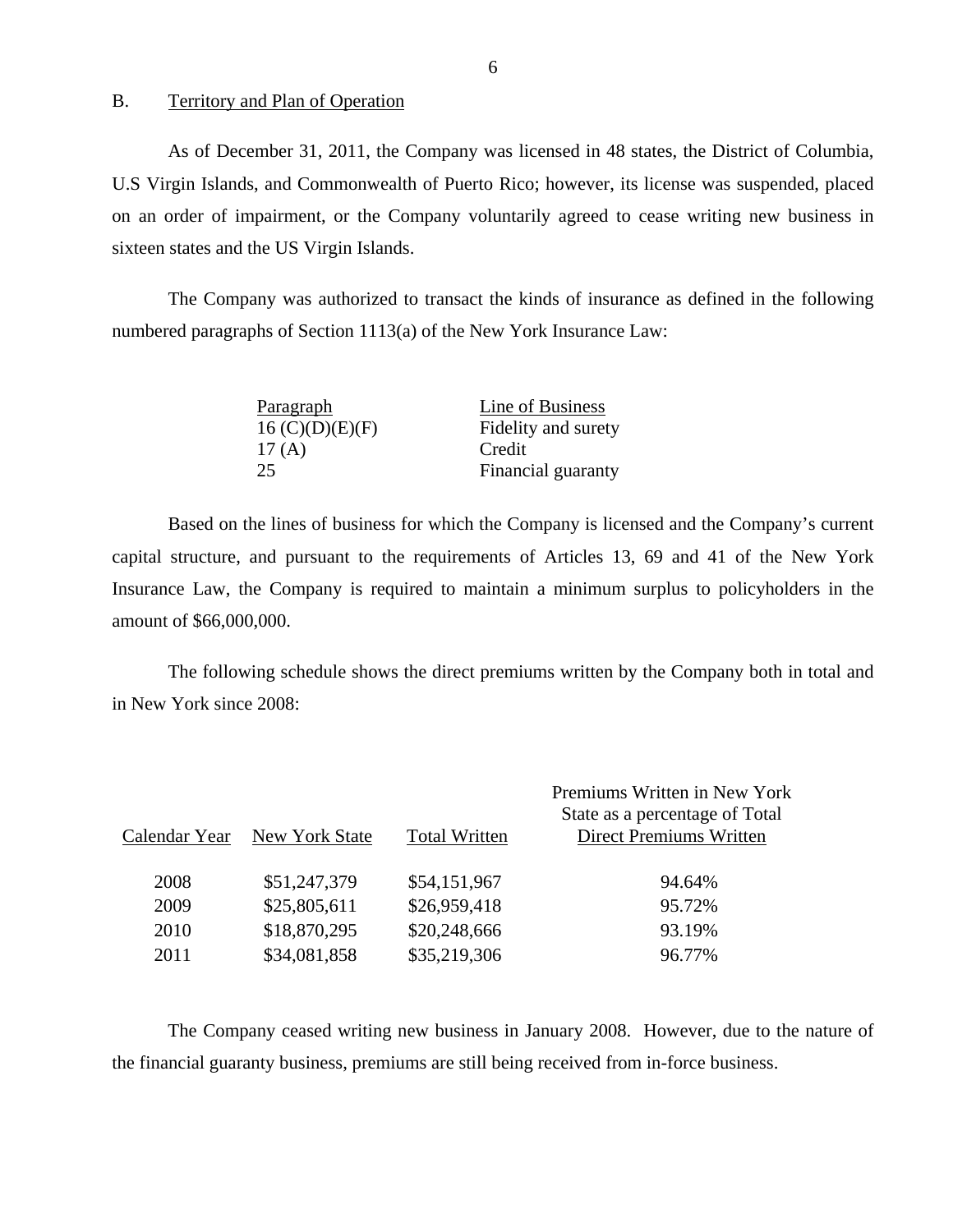#### <span id="page-8-0"></span>C. Reinsurance

Since January 2008, the Company has not had an active assumed reinsurance program. The premiums shown as assumed after that date represent legacy business and reflect the unique nature of how financial guaranty premiums are earned.

#### Ceded

#### Facultative Reinsurance Agreement

The Company's ceded reinsurance program consists of one master facultative reinsurance agreement with Assured Guaranty Municipal Corp ("AGM"), whereby the Company cedes to AGM the share of a risk(s) insured by the Company as specified and agreed to by the parties in a reinsurance memorandum.

Effective August 21, 2009, the Company entered into a quota share reinsurance agreement with Assured Guaranty Corp. ("AGC") whereby the Company cedes 100% of certain of its U.S. public finance contracts to AGC. This agreement was approved by the Department on January 20, 2009. Beginning in 2011, the Company and AGC jointly began the process of soliciting consents to transfer the Company's financial guaranty contracts to AGC through novation. From inception through December 31, 2011, approximately \$4.4 billion in par exposure was novated to AGC and net par outstanding was reduced accordingly. The remaining ceded outstanding par exposure as of December 31, 2011 was approximately \$6.4 billion.

All ceded reinsurance agreements in effect as of the examination date were reviewed and found to contain the required clauses, including an insolvency clause meeting the requirements of Section 1308 of the New York Insurance Law.

Examination review of the Schedule F data reported by the Company in its filed annual statement was found to accurately reflect its reinsurance transactions. Additionally, management has represented that all material ceded reinsurance agreements transfer both underwriting and timing risks as set forth in SSAP No. 62. Representations were made by an attestation from the Company's Chief Executive Officer pursuant to the NAIC Annual Statement Instructions. Additionally, examination review indicated that the Company was not a party to any finite reinsurance agreements.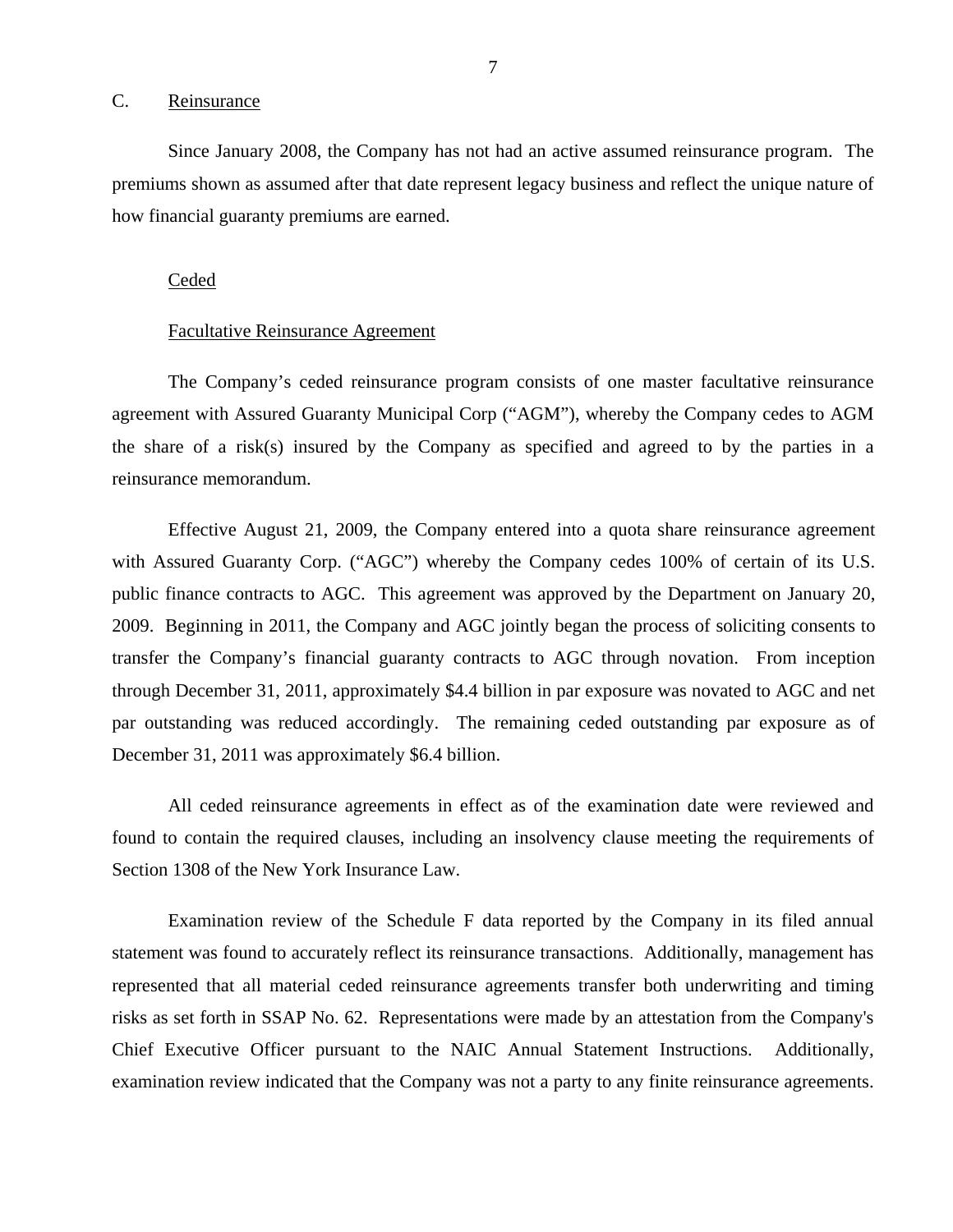<span id="page-9-0"></span>All ceded reinsurance agreements were accounted for utilizing reinsurance accounting as set forth in SSAP No. 62.

# D. Holding Company System

The Company is a member of the CIFG Group. The Company is 100% owned by CIFG Holding Inc, a Delaware domiciled company.

A review of the Holding Company Registration Statements filed with this Department indicated that such filings were complete and were filed in a timely manner pursuant to Article 15 of the New York Insurance Law and Department Regulation 52.

The following is a chart of the holding company system at December 31, 2011: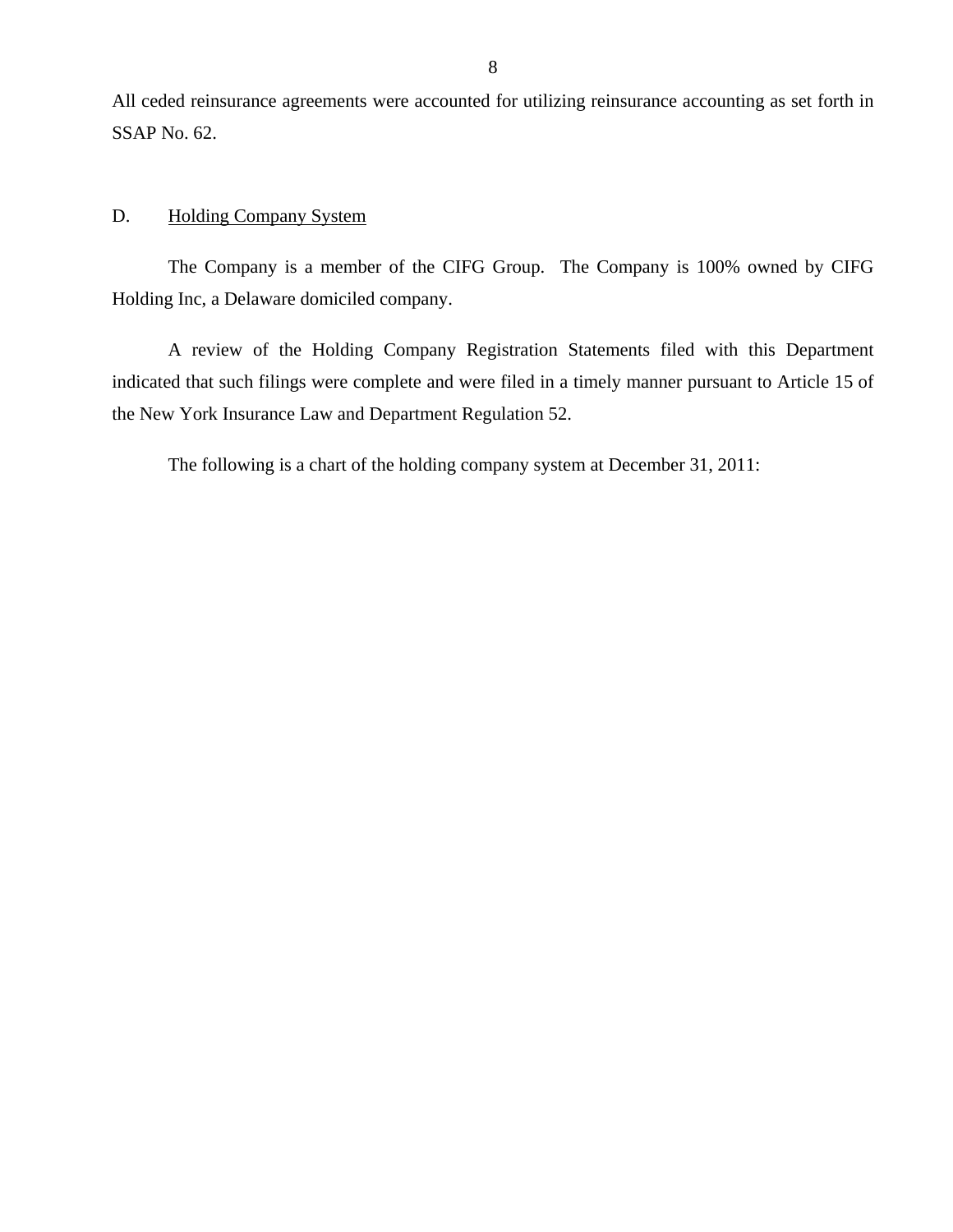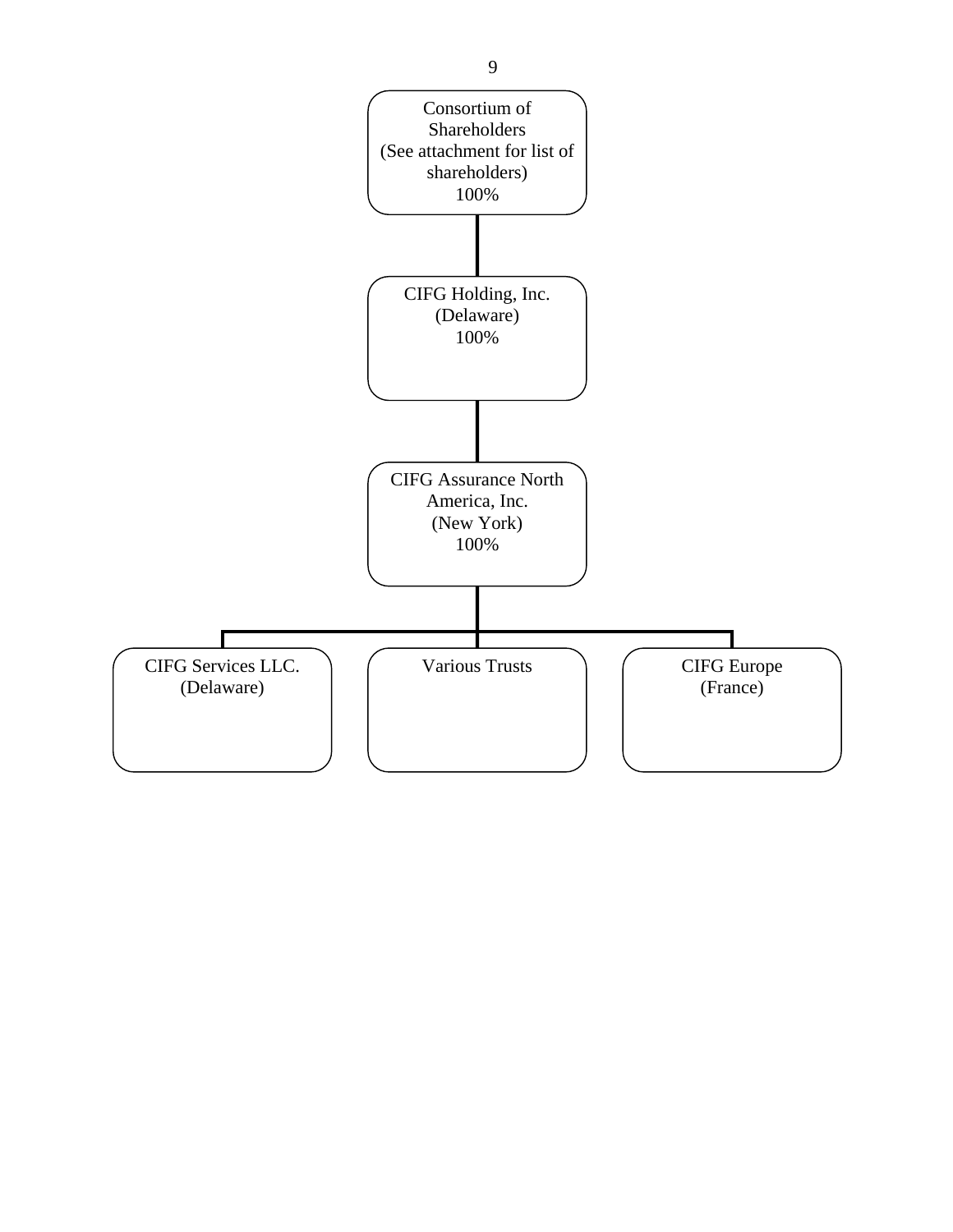|                                                       |            | <b>CIFG Holding</b> |
|-------------------------------------------------------|------------|---------------------|
|                                                       |            | Class O             |
| Equity Ownership – Shareholders of CIFG Holding, Inc. | Percentage | <b>Shares</b>       |
|                                                       |            |                     |
| Bank of America, N.A.                                 | 1.86%      | 186,020             |
| Bayerische Landesbank, New York Branch                | 0.34%      | 33,958              |
| <b>BNP</b> Paribas                                    | 6.38%      | 637,576             |
| <b>BPCE</b>                                           | 0.66%      | 66,316              |
| Credit Agricole                                       | 12.14%     | 1,213,541           |
| Canadian Imperial Bank of Commerce, London Branch     | 5.94%      | 594,159             |
| <b>Continental Casualty Company</b>                   | 0.10%      | 10,187              |
| Coöperatieve Centrale Raiffeisen-Boerenleenbank B.A., |            |                     |
| "Rabobank International", London Branch               | 1.87%      | 186,546             |
| Deutsche Bank AG London Branch                        | 11.50%     | 1,150,183           |
| Dresdner Bank AG Grand Cayman Branch                  | 0.93%      | 92,951              |
| FSA Asset Management L.L.C                            | 0.24%      | 23,548              |
| <b>HSBC Bank PLC</b>                                  | 0.24%      | 23,622              |
| HSBC Bank USA, N.A.                                   | 2.21%      | 221,217             |
| MBIA Inc.                                             | 0.09%      | 9,040               |
| Merrill Lynch, Pierce, Fenner and Smith Incorporated  | 16.95%     | 1,695,135           |
| Morgan Stanley Senior Funding, Inc.                   | 5.69%      | 569,264             |
| <b>Natixis</b>                                        | 6.81%      | 680,541             |
| Nordea Bank Finland Plc                               | 0.58%      | 57,564              |
| PHL Variable Insurance Company                        | 0.05%      | 4,754               |
| Phoenix Life Insurance Company                        | 0.02%      | 2,037               |
| Quatro-PmX Funding, Ltd. Paramax Capital Markets LLC  | 1.12%      | 112,441             |
| Selective Insurance Company of America                | 0.03%      | 3,396               |
| Selective Way Insurance Company                       | 0.03%      | 3,396               |
| Société Générale                                      | 2.89%      | 288,704             |
| <b>Twins Participations</b>                           | 9.90%      | 990,000             |
| <b>UBS AG London Branch</b>                           | 11.44%     | 1,143,904           |
|                                                       |            |                     |
| <b>Total Equity Ownership</b>                         | 100.00%    | 10,000,000          |

# Consortium of Shareholders of CIFG Holding, Inc.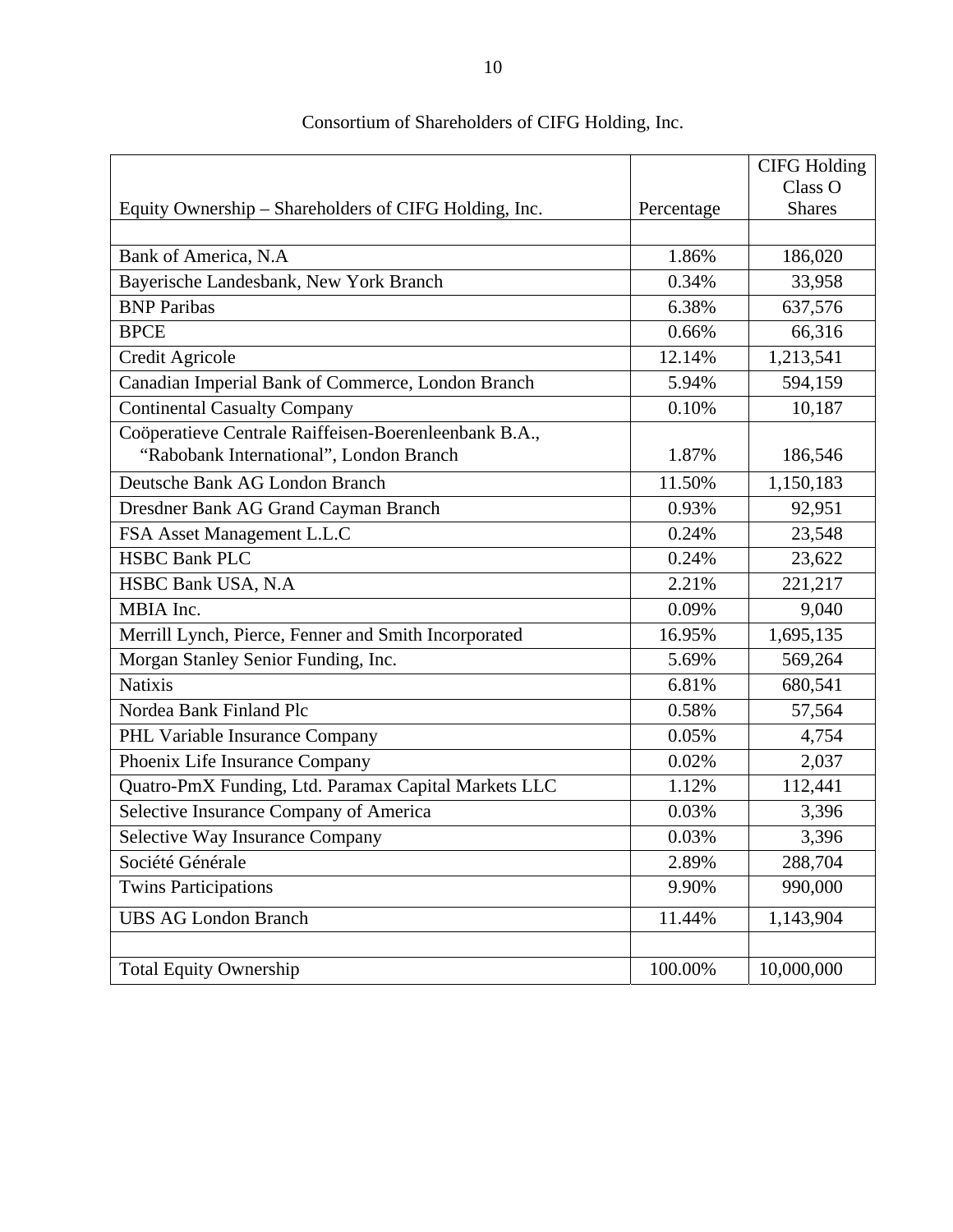At December 31, 2011, the Company was party to the following agreements with other members of its holding company system:

#### Capital Maintenance Agreement

Effective September 28, 2001, the Company and CIFG Europe entered into a Capital Maintenance Agreement, whereby the Company agrees to maintain CIFG Europe's French statutory capital at  $\in 20$  million.

#### Administrative Services and Property Agreement

Effective April 30, 2002, the Company and CIFG Services LLC ("CIFG Services") entered into an administrative services and property agreement, whereby CIFG Services provides the following general services to the Company: surveys and underwriting expenses; audit of insured's records; salaries and benefits; payroll taxes; employee health & welfare plans; pensions; travel and expenses; insurance; rent and rent items; equipment; printing and stationary; postage, telephone and telegraph exchange and express; legal and auditing; surveillance and remediation; and other miscellaneous services. This agreement was filed with the Department pursuant to Section 1505 of the New York Insurance Law.

#### Tax Sharing and Payment Agreement

Pursuant to a tax sharing and payment agreement, the Company files consolidated federal income tax returns with its parent, CIFG Holding, Inc., and its affiliates. This agreement was filed with the Department pursuant to Section 1505 of the New York Insurance Law.

#### Merger Related Reinsurance Transactions

Effective September 29, 2010, CIFG Guaranty merged with and into the Company, with the Company as the surviving entity. Prior to the merger, CIFG Guaranty assumed business from CIFG Europe pursuant to an excess of loss agreement covering losses in excess of  $\epsilon$ 20 million and a facultative reinsurance agreement whereby CIFG Guaranty assumed from CIFG Europe, on a facultative basis, up to 100% of financial guaranty risks as specified on individual facultative slips. As a result of the merger, the business previously assumed by CIFG Guaranty became the assumed obligations of the Company. As part of the merger, the Company entered into the following arrangements: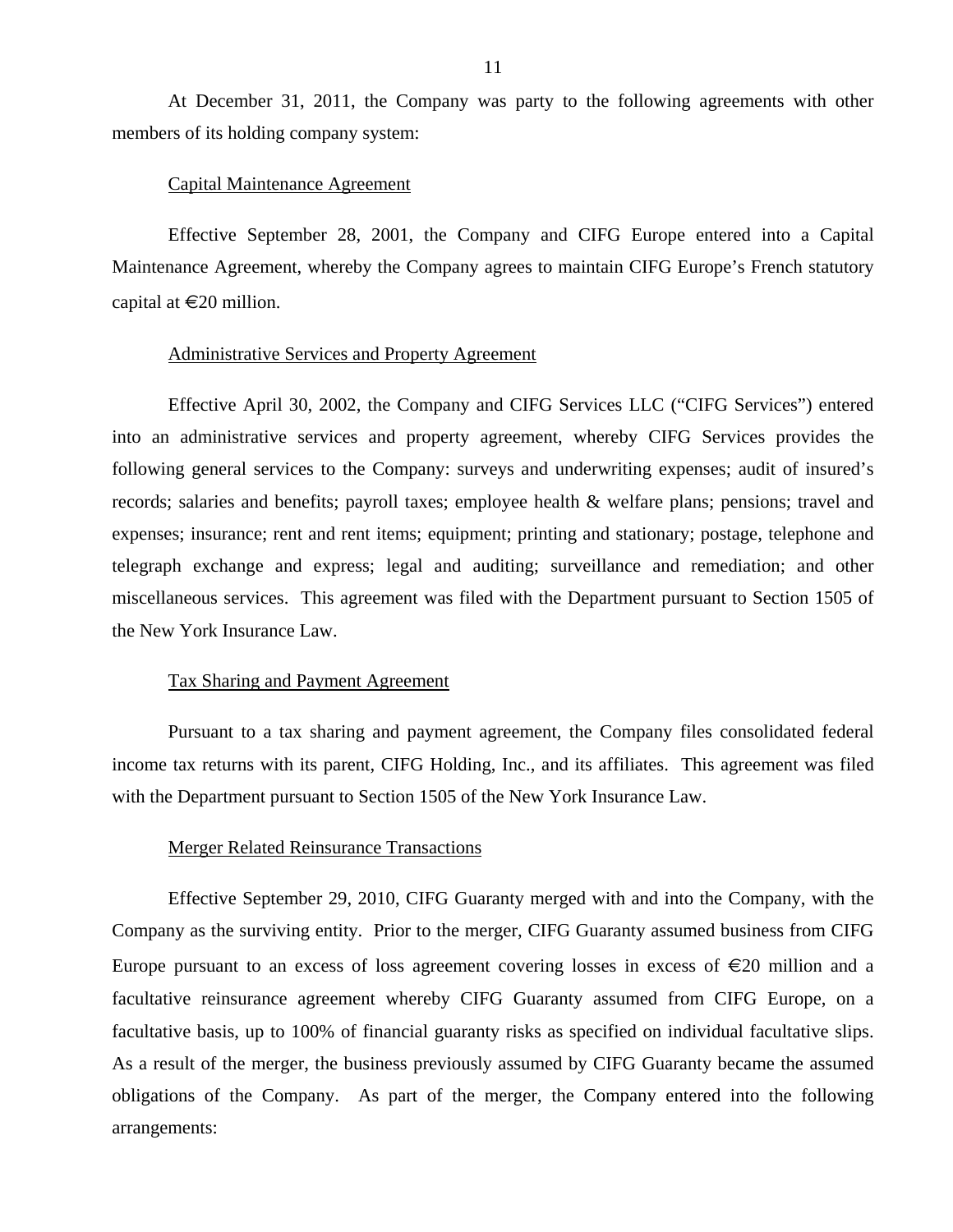<span id="page-13-0"></span>Pursuant to this agreement, certain financial guaranty policies previously written by CIFG Europe and assumed by CIFG Guaranty pursuant to the excess of loss agreement (which became assumed obligations of the Company upon the merger) have been novated to the Company. The novation has no effect on the Company's aggregate par outstanding because those policies, which were previously treated as assumed par exposure, have been transferred and recorded as direct par exposure.

#### Second-to-Pay Policy

As part of the merger, the Company issued a "Second-to-Pay Policy" to a trust in favor of each beneficiary of financial guaranty policies issued by CIFG Europe that were reinsured by CIFG Guaranty immediately prior to the merger. Pursuant to the Second-to-Pay Policy, the Company guarantees the full and complete payment of any shortfall in amounts due from CIFG Europe that remain unpaid by CIFG Europe after all appropriate conditions to such payment have been satisfied.

### E. Accounts and Records

#### I. Permitted Practices

The Department did not object to the Company's proposed accounting for Purchased Insured Bonds whereby (1) the consideration paid to acquire the Purchased Insured Bonds be accounted for as a current claim payment, (2) the anticipated cash flows received on the Purchased Insured Bonds in excess of all anticipated future insured claim payments (Residuals or Bond Residuals) are treated as salvage, and (3) paid losses and loss adjustment expenses ("LAE") for the applicable Purchased Insured Bond may be partially or completely offset by both the treatment of refunded claim payments and Residuals received as salvage. The Department did not object to the treatment of Residuals and the present value of future refunded claim payments as salvage. As a result, for each Purchased Insured Bond, the Company has reduced its corresponding unpaid losses and LAE by a salvage offset for both the present value of future refunded claim payments and Residuals as of December 31, 2011 and December 31, 2010.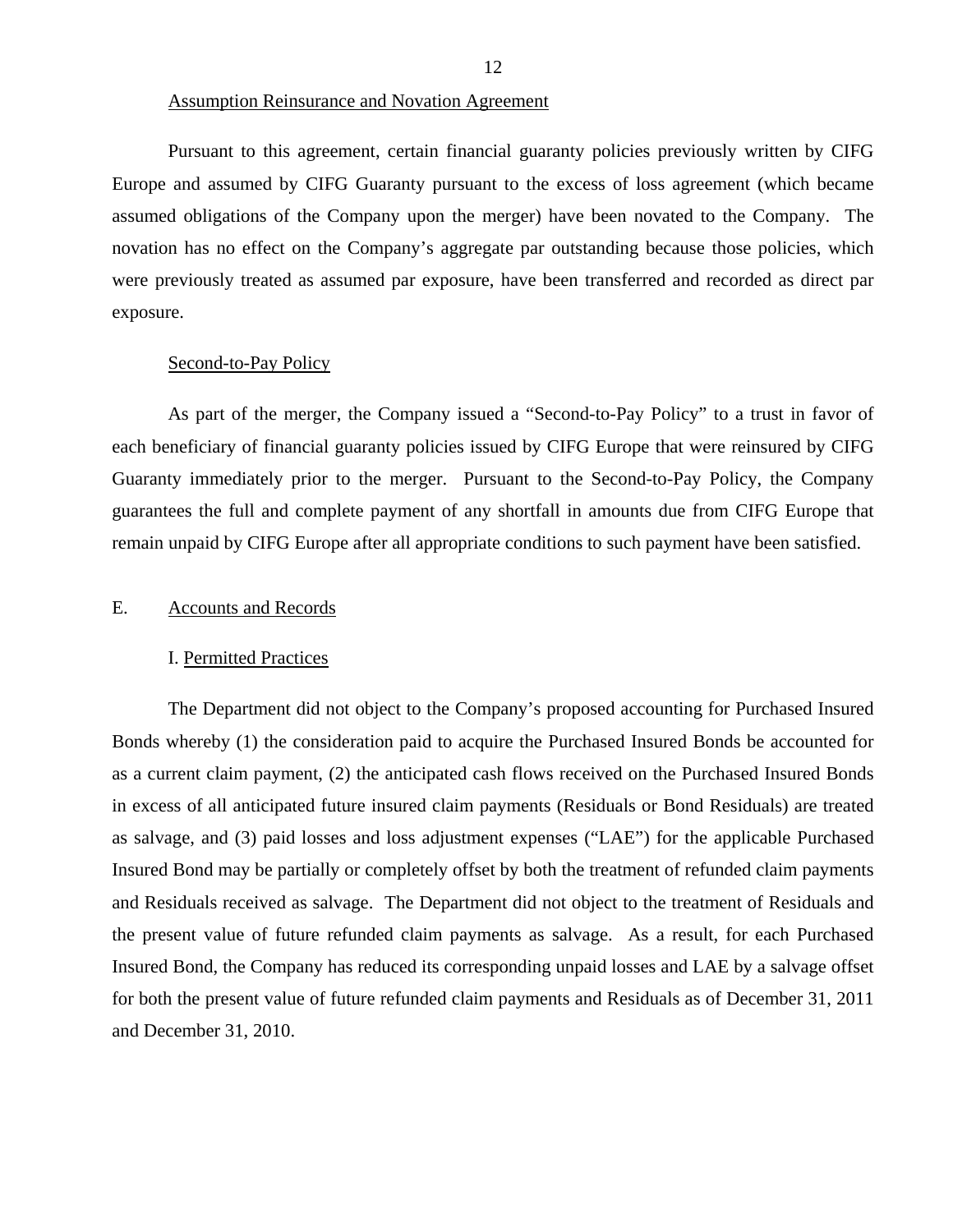In addition, the Department approved a waiver of New York State Insurance Law to allow the Company to treat its entire investment in subsidiary as an admitted asset not subject to the statutory limitations.

### II. Legal Matters

The Company is involved in a number or legal proceedings, both as plaintiff and defendant. The Company can provide no assurance that the ultimate outcome of these legal proceedings will not cause a loss nor have material adverse effect on the Company's policyholders' surplus and liquidity position.

#### III. Going Concern Issue

The Company's ability to maintain adequate statutory surplus can not be assured. The Company still has significant exposure to various asset classes that are dependent on economic environment in the U.S. and Europe. Due to credit deterioration experienced in the insured portfolio over the past several years, future material adverse development and increases in the Company's unpaid losses and LAE reserves could adversely impact the Company's surplus and ultimate ability to pay claims as they come due.

In addition, the Company continues to be exposed to certain significant risks and uncertainties that may affect its financial and liquidity position. These relate to, among other things, (i) the potential for future adverse loss development on its insured obligations, (ii) the failure to receive payments on its Purchased Insurance Bonds, and (iii) the resolution of various litigation matters.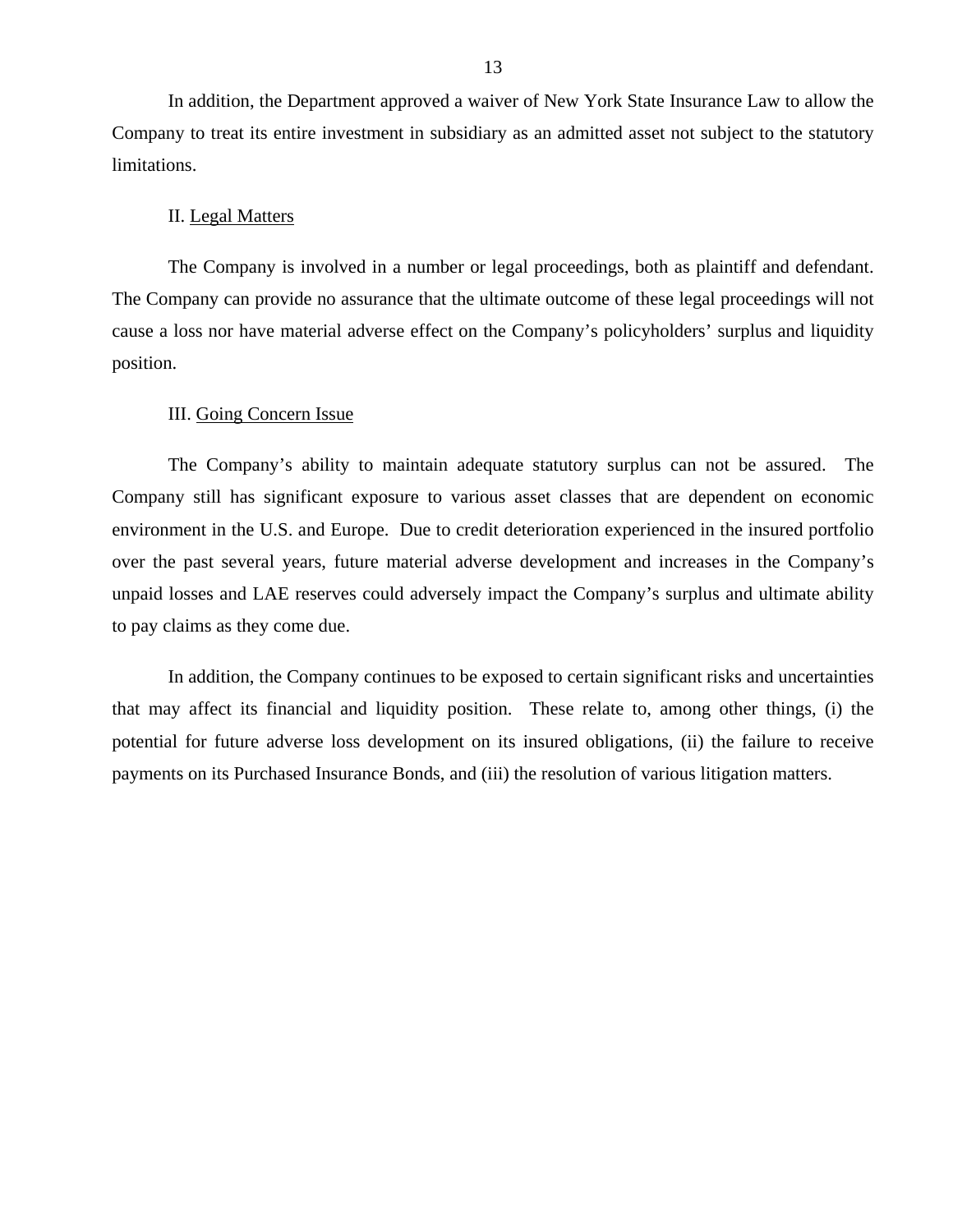# **3. FINANCIAL STATEMENTS**

# A Balance Sheet

The following shows the assets, liabilities and surplus as regards policyholders as of December 31, 2011 as determined by this examination and as reported by the Company:

|                                                                                     |               | Examination       |               |
|-------------------------------------------------------------------------------------|---------------|-------------------|---------------|
| Assets                                                                              |               | <b>Assets Not</b> | Net Admitted  |
|                                                                                     | Assets        | Admitted          | Assets        |
| <b>Bonds</b>                                                                        | \$589,542,708 | \$0               | \$589,542,708 |
| Common stocks                                                                       | 48,270,854    | 0                 | 48,270,854    |
| Cash, cash equivalents and short-term                                               |               |                   |               |
| investments                                                                         | 56, 147, 863  | $\boldsymbol{0}$  | 56, 147, 863  |
| Investment income due and accrued                                                   | 5,087,078     | $\overline{0}$    | 5,087,078     |
| Uncollected premiums and agents' balances                                           |               |                   |               |
| in the course of collection                                                         | 1,169,973     | 178,203           | 991,770       |
| Deferred premiums, agents' balances and<br>installments booked but deferred and not |               |                   |               |
| yet due                                                                             | 6,410,034     | $\overline{0}$    | 6,410,034     |
| Net adjustment in assets and liabilities due                                        |               |                   |               |
| to foreign exchange rates                                                           | 182,029       | 182,029           | $\theta$      |
| Salvage recoverable on insured bonds                                                | 599,503       | $\theta$          | 599,503       |
| <b>Other Assets</b>                                                                 | 410,099       |                   | 410,099       |
| Totals                                                                              | \$707,820,141 | \$360,232         | \$707,459,909 |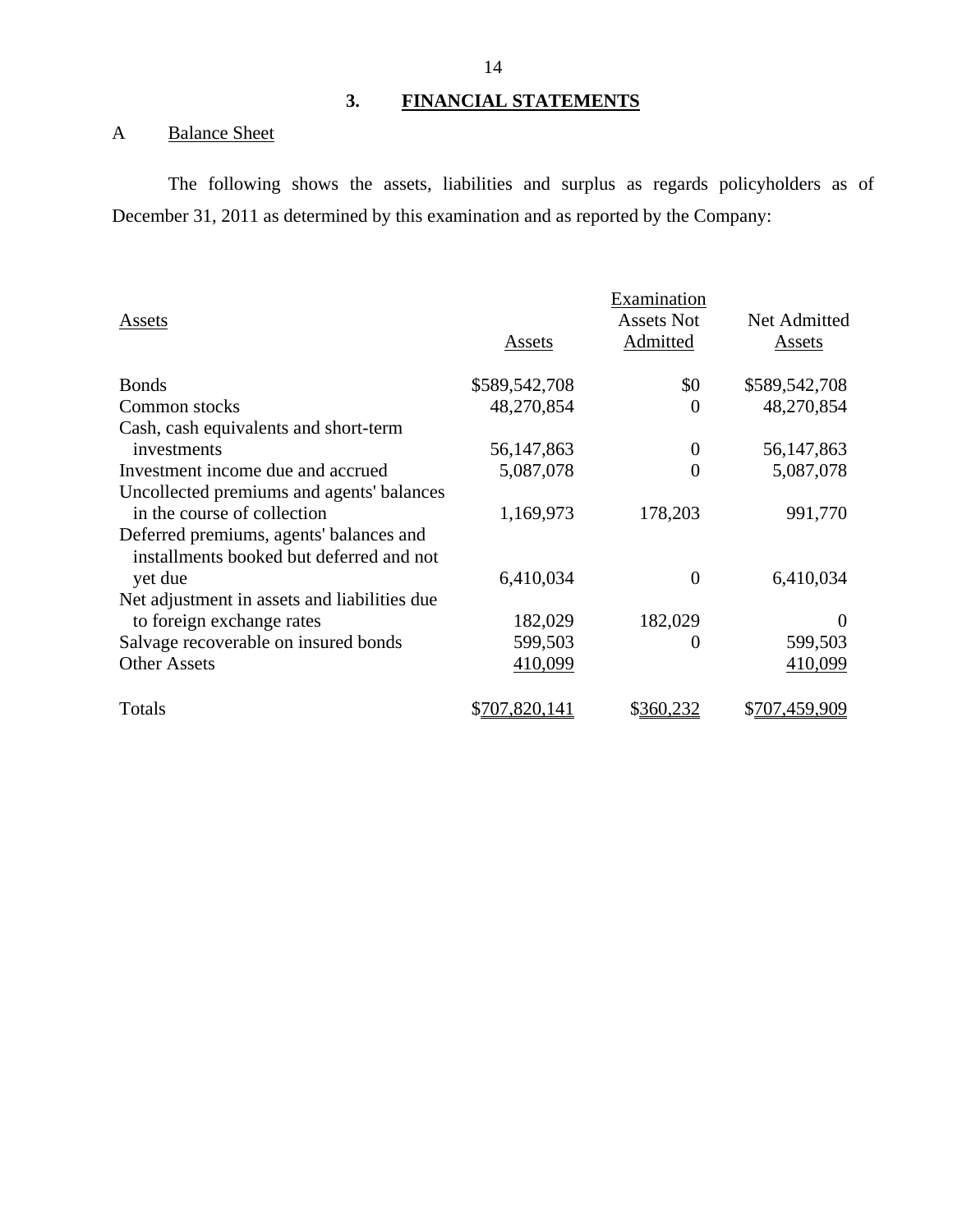|                                                                       | Examination     |
|-----------------------------------------------------------------------|-----------------|
| Losses                                                                | \$(24,890,790)  |
| Loss adjustment expenses                                              | 5,738,500       |
| Commissions payable, contingent commissions and other similar         |                 |
| charges                                                               | 9,929           |
| Other expenses (excluding taxes, licenses and fees)                   | 286,729         |
| Taxes, licenses and fees (excluding federal and foreign income taxes) | (125, 532)      |
| Unearned premiums                                                     | 37,665,530      |
| Ceded reinsurance premiums payable (net of ceding commissions)        | 326,541         |
| Amounts withheld or retained by company for account of others         | 111,397         |
| Remittances and items not allocated                                   | 251,784         |
| Payable to parent, subsidiaries and affiliates                        | 7,368,017       |
| Deferred ceding commission                                            | 4,588,414       |
| Contingency reserves                                                  | 91,508,235      |
| Deferred commitment fees                                              | 165,326         |
| <b>Total liabilities</b>                                              | \$123,004,080   |
| Common capital stock                                                  | \$15,000,000    |
| Gross paid in and contributed surplus                                 | 2,508,671,017   |
| Unassigned funds (surplus)                                            | (1,939,215,187) |
| Surplus as regards policyholders                                      | \$584,455,830   |
| Total liabilities, surplus and other funds                            | \$707,459,909   |

Note: The Internal Revenue Service has completed its audits of the Company's ultimate parent consolidated Federal Income Tax returns through tax year 2010. No material adjustments arose from said audits. The examiner is unaware of any potential exposure of the Company to any tax assessment and no liability has been established herein relative to such contingency.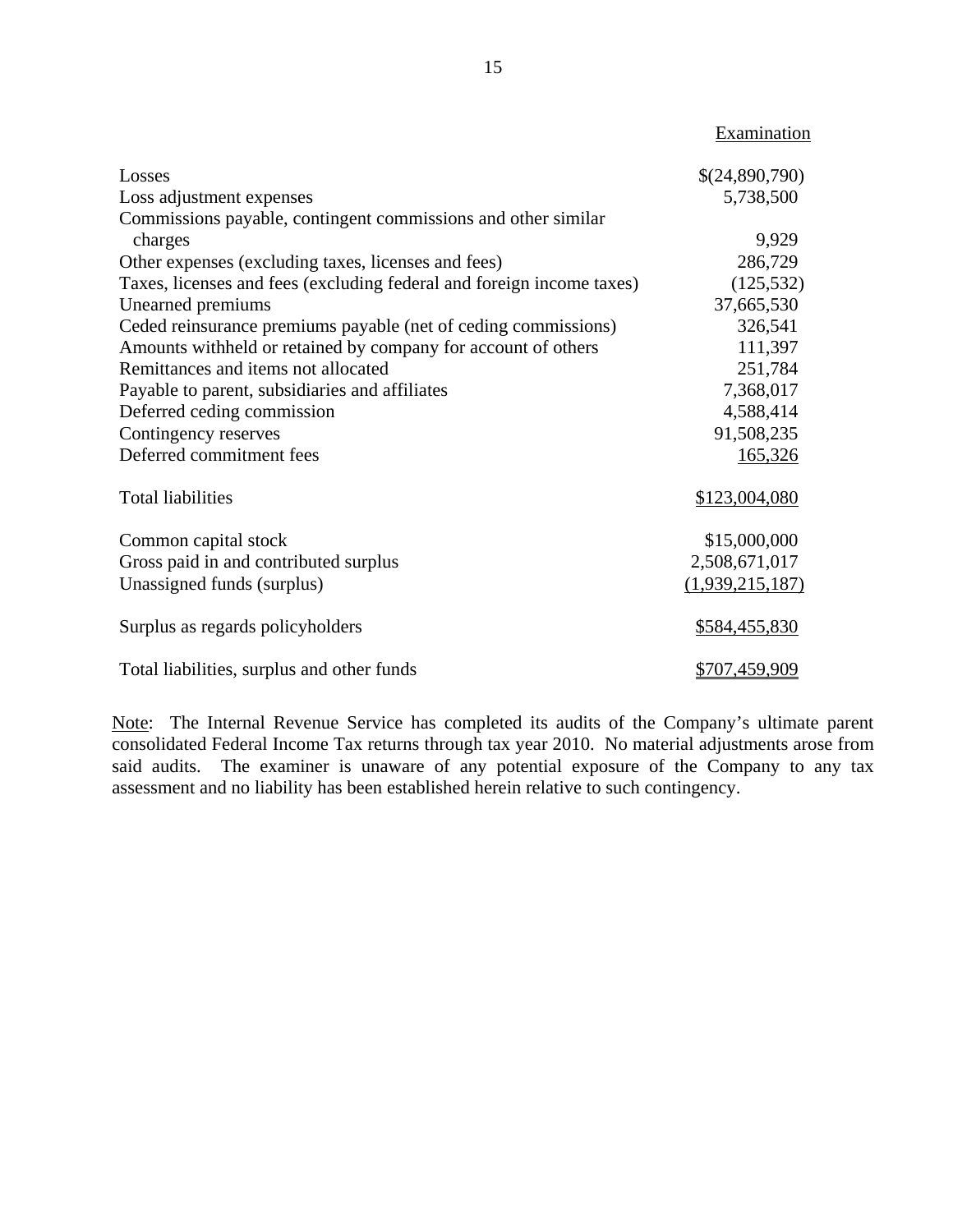#### **4. LOSSES AND CONTINGENCY RESERVES**

<span id="page-17-0"></span>The examination liabilities for losses and contingency reserves were \$(24,890,790) and \$91,508,235, respectively, as of December 31, 2011. These were the same as the amounts reported by the Company in its 2011 filed annual statement.

In addition to case reserves, the Company is required to establish and maintain contingency reserves for the protection of insureds and claimants against the effect of excessive losses occurring during adverse economic cycles. The amount required for these reserves depends on the type of bonds being insured and are established pursuant to the provisions of Section 6903(a) of the New York Insurance Law.

Losses for a total of 144 different assets covering 21 distinct sectors, and representing \$14.9 billion of the Company's total exposure of \$27.6 billion were individually evaluated. It was found that surveillance methodologies and loss modeling utilized by the Company were adequate for a company in runoff.

The Company's estimate of reserves for losses on its exposures is based on certain assumptions. Changes in such assumptions could materially adversely affect such reserve estimates, including those as a result of more adverse macroeconomic conditions, the bankruptcies of issuers of bonds insured or swap counterparties, and the amount and timing of any claims. Under certain conditions, many of which are event-driven and outside the control of the Company; these exposures may result in significant increases in claims beyond that assumed in the Company's reserve estimates (that may or may not result in an increase in such loss reserves) against the Company. In addition, the value of its investment portfolio could change and have material adverse affect.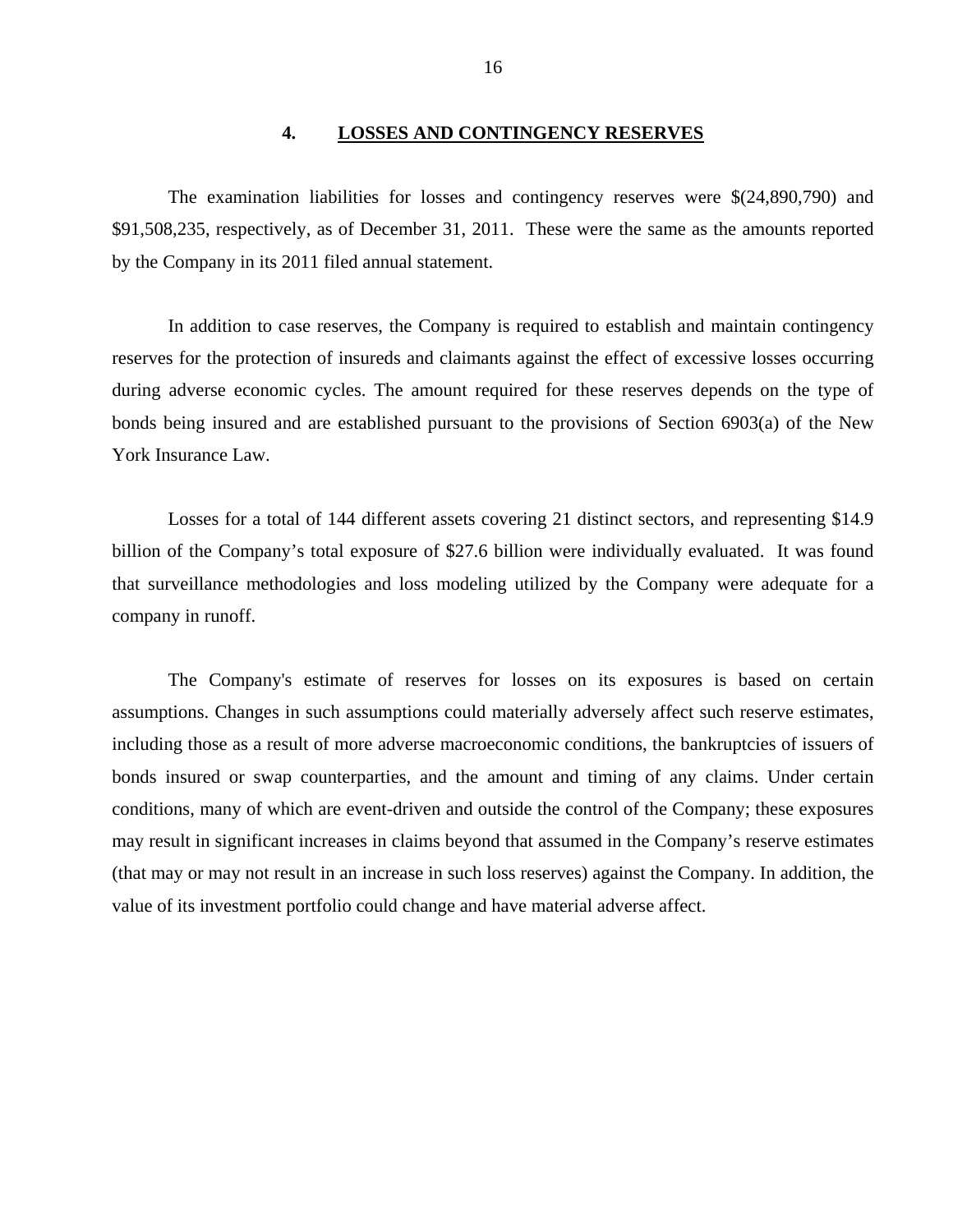## **5. SUBSEQUENT EVENTS**

#### <span id="page-18-0"></span>I. Workforce Reduction

In January 2012, CIFG Services initiated a workforce reduction, which resulted in the payment of termination benefits, legal and other fees. The expenses incurred in conjunction with the workforce reduction were accrued by CIFG Services. Under the management services agreement with CIFG Services, the Company has accrued its proportionate share of those expenses of approximately \$300,000 as of December 31, 2011.

#### II. Accelerated Earned Premium

At September 30, 2012, the Company had approximately \$1.4 million in accelerated earned premium due for U.S. Public Finance transactions with refunding activity. In addition, certain policyholders who are also shareholders of CIFG Holding, agreed to the early termination of the Company's financial guaranty contracts. As a result of these early terminations, the Company received unpaid installment premium of approximately \$3.4 million. The payments received were recorded as premium revenue. None of these early terminated policies had unpaid losses and loss adjustment expense reserves at the time of the termination.

#### II. Counterparty Settlement

On July 2, 2012, the Company settled a contractual dispute with a counterparty who is a shareholder of CIFG Holding for approximately \$3.7 million, whereby the counterparty made a cash payment to the Company and subsequently transferred its ownership in CIFG Holding common stock to the Company. The Company has recorded approximately \$3.7 million as a reduction to incurred losses in the statutory statement of income. However, the recognition of the recovery recorded for the CIFG Holding common stock in the statutory statement of income has been reduced in surplus with the establishment of the non-admitted asset in the same amount.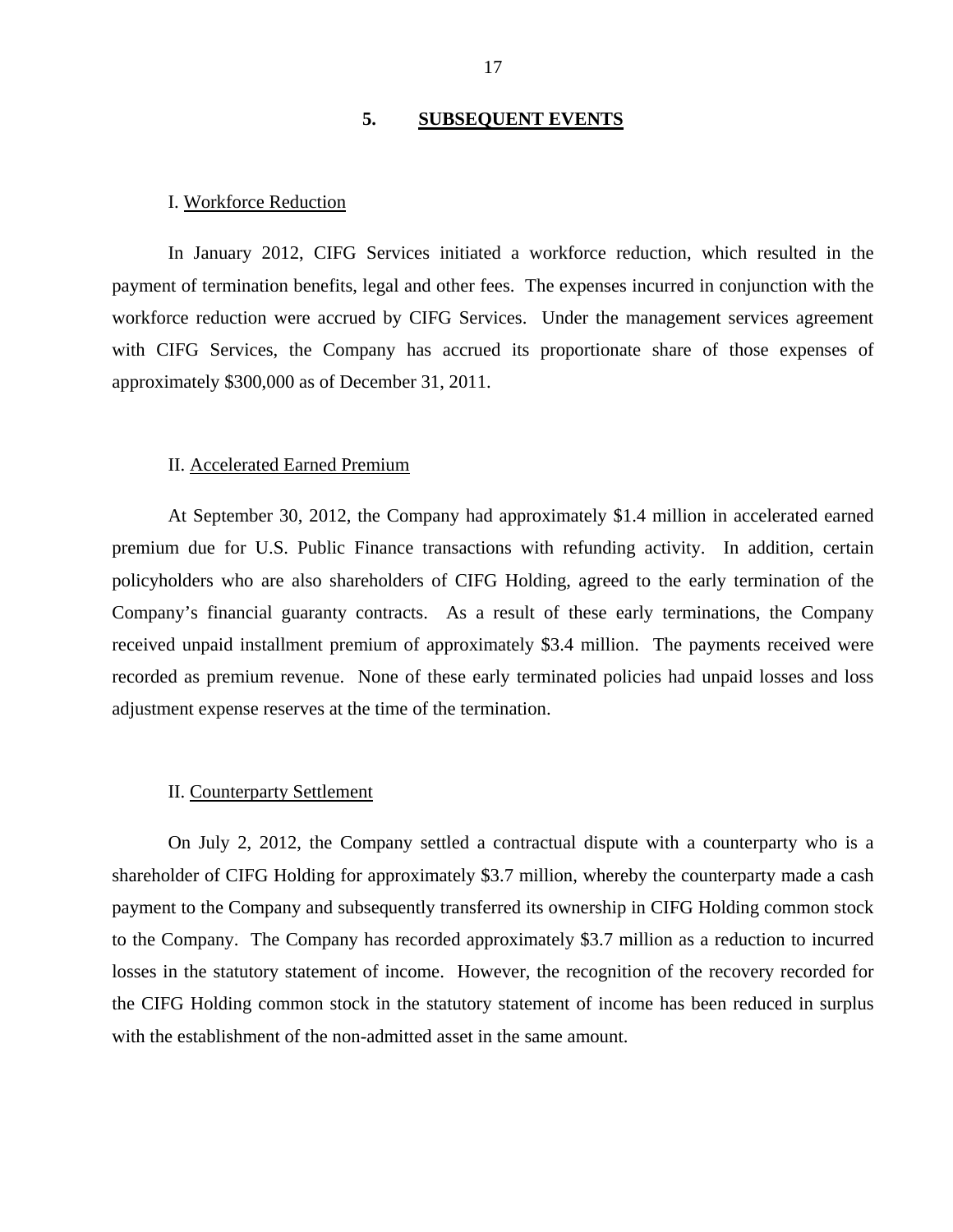IV. Counterparty Termination Agreement

On June 20, 2012, the Company entered into a termination transaction with a counterparty who is a shareholder of CIFG Holding, including both U.S. and European credits, some of which were recently novated from CIFG Europe to the Company. There were approximately six credits that were terminated in this settlement transaction of which one was non-performing and the other five credits were performing. The counterparty and the Company agreed to a net settlement for these terminations, whereby the Company paid a net claim payment of approximately \$464 thousand to the counterparty.

#### V. Student Loan Transactions

As of September 30, 2012, the Company determined that certain insured student loan structured finance transactions had deteriorated from prior periods and required unpaid losses and LAE reserves. These transactions showed continued deterioration given that the economy remains sluggish and the high unemployment rate is a sensitive variable in the Company's loss models. The Company established unpaid losses and loss adjustment expense reserves on five student loan transactions of approximately \$252.3 million, which was reflected as an incurred loss in the statutory statement of income. The Company subsequently eliminated these reserves through commutation, as described below.

#### VI. Counterparty Commutation

On February 20, 2013, the Company, New Generation Funding Trust 104, New Generation Funding Trust 105, New Generation Funding Trust 122, New Generation Funding Trust 149, New Generation Funding Trust 152, and New Generation Funding Trust 157, collectively the "Transformer," and a counterparty who is a shareholder of CIFG Holding entered into a termination agreement for structured finance transactions with student loans as the underlying collateral. The policies that were commuted were student loan transactions with loss reserves, a category 5 high watch deal and a category 3 performing transaction. The commutation package totaled \$845 million in long-duration par. The Company paid the counterparty \$125 million and released approximately \$245 million in loss reserves, resulting in a \$120 million surplus gain. In addition, the Company purchased a \$43 million educational funding bond from the counterparty for \$8.5 million.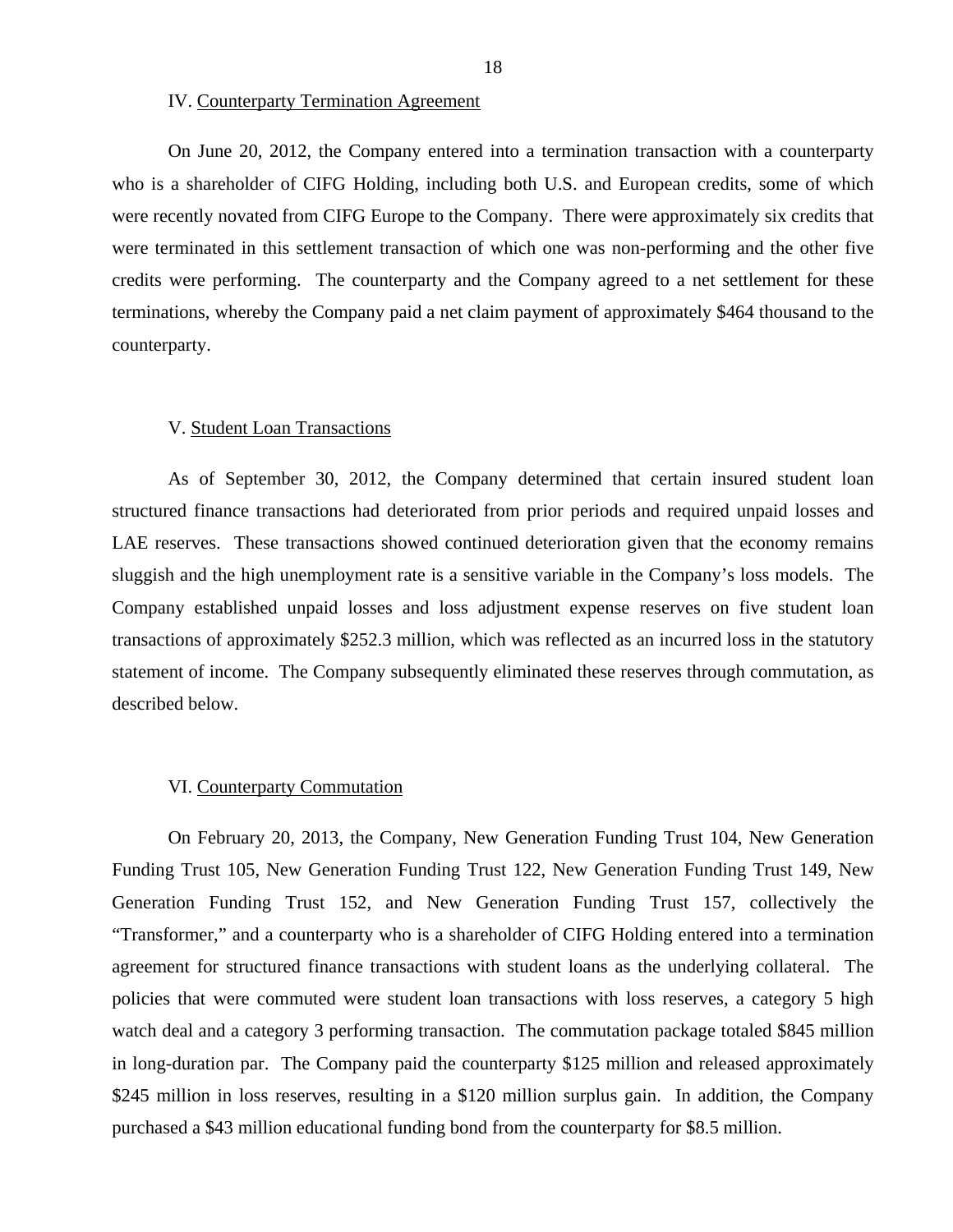<span id="page-20-0"></span>There were no exceptions significant enough to warrant inclusion in this Report.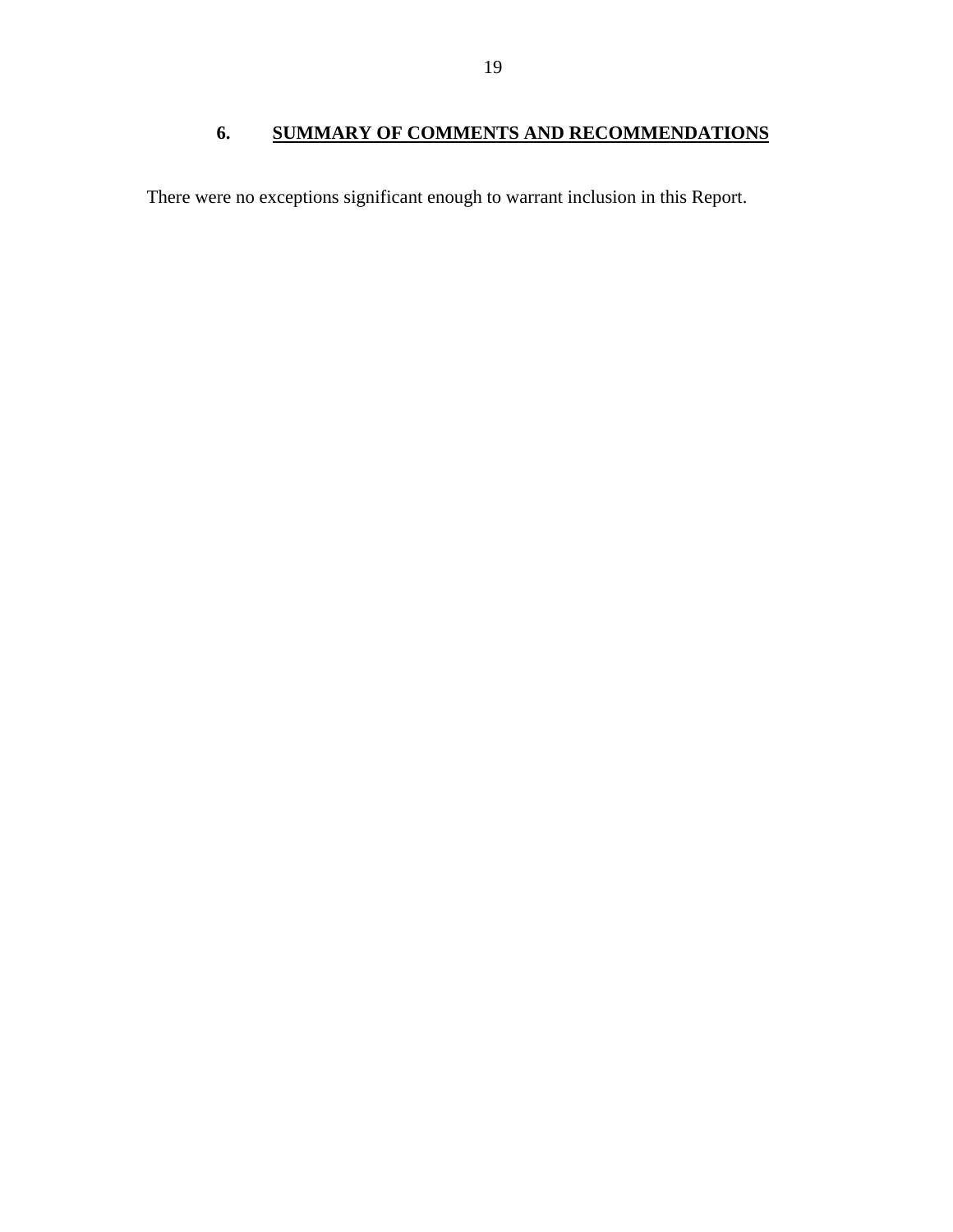Respectfully submitted,

 Maribel C. Nuñez, C.P.C.U Senior Insurance Examiner

STATE OF NEW YORK ) )ss: COUNTY OF NEW YORK )

Maribel C. Nuñez, being duly sworn, deposes and says that the foregoing report, subscribed by her, is true to the best of her knowledge and belief.

Maribel C. Nuñez

Subscribed and sworn to before me

this  $\qquad \qquad$  day of  $\qquad \qquad$  , 2013.